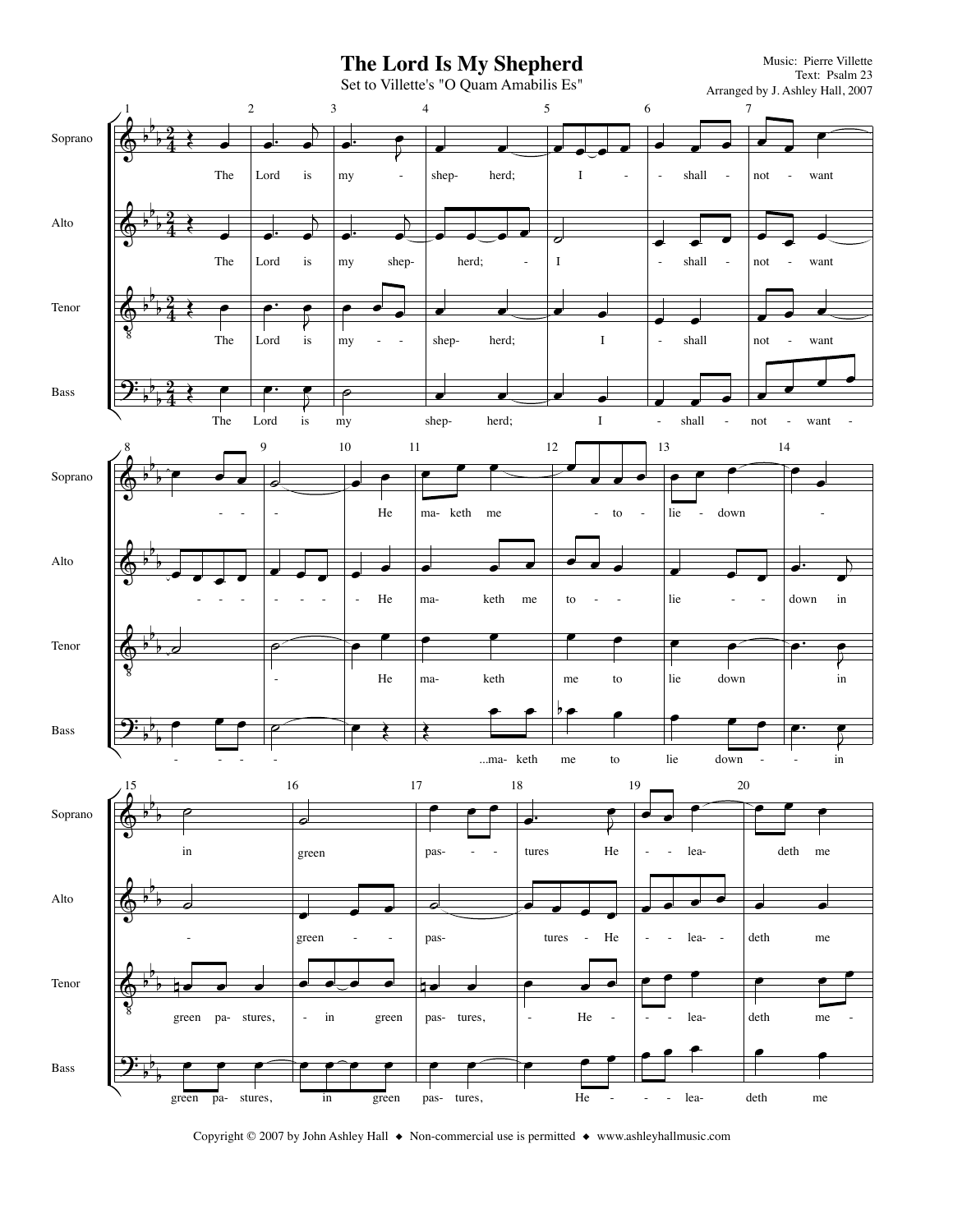

Copyright © 2007 by John Ashley Hall  $\bullet$  Non-commercial use is permitted  $\bullet$  www.ashleyhallmusic.com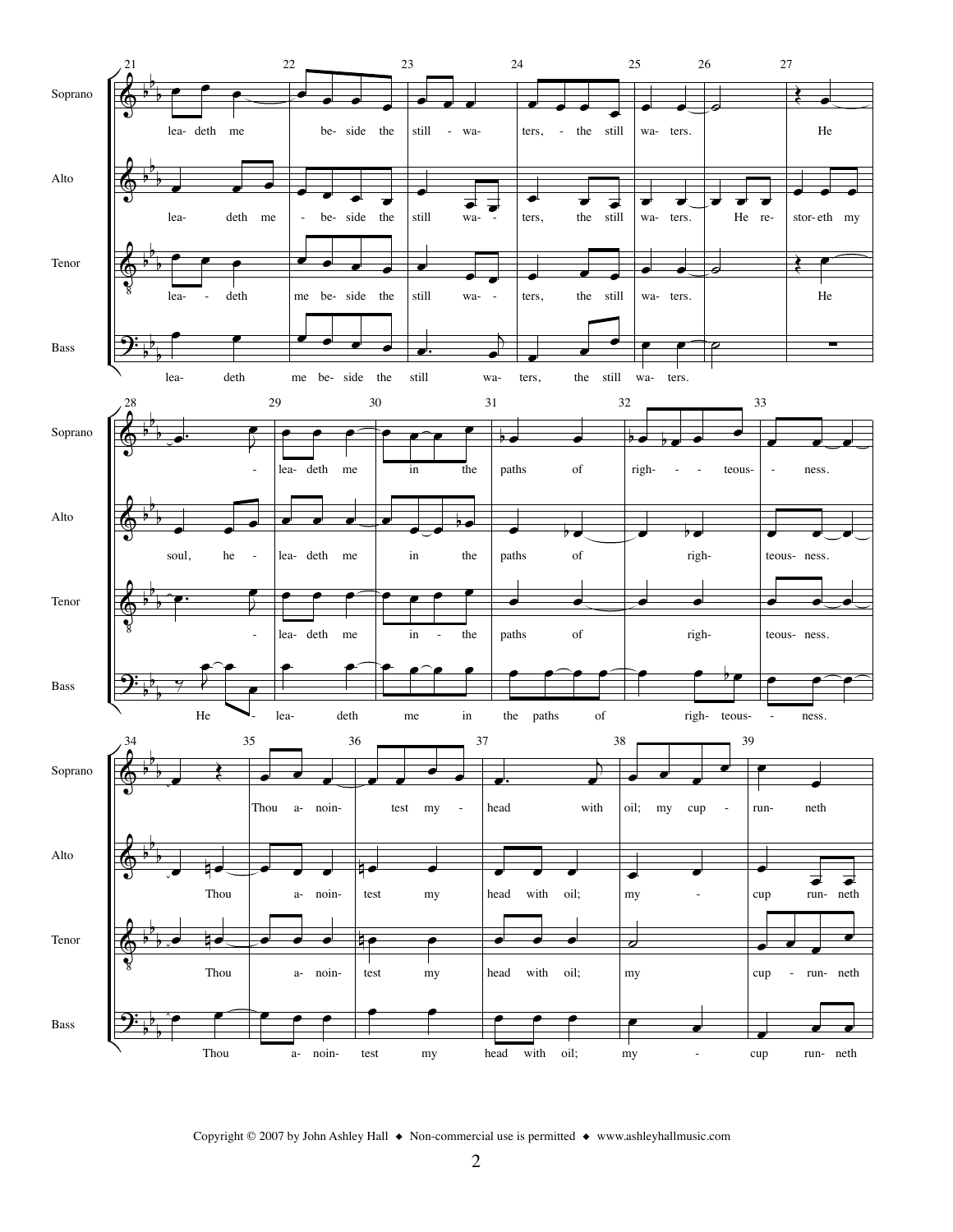

Copyright © 2007 by John Ashley Hall  $\bullet$  Non-commercial use is permitted  $\bullet$  www.ashleyhallmusic.com